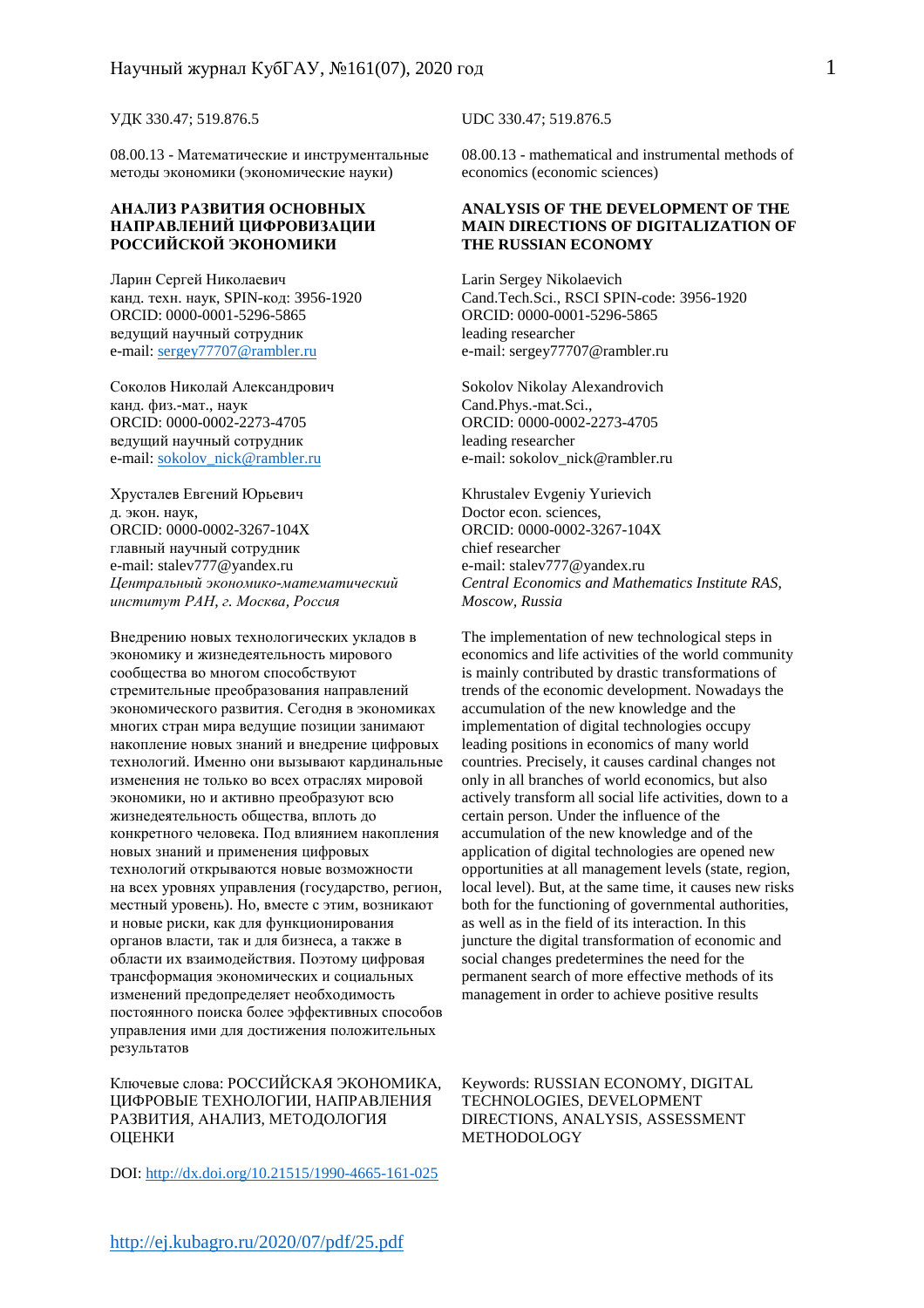# **Introduction**

The successful implementation of digital technologies to the economics of our country is not possible without the timely adoption and the phased solution of a complex of measures by key trends of its development at all levels of management. First of all, we are to create conditions for the development of non-digital trends, which should become a basis for the digital transformation of the national economics. With that for each of leading trends it is necessary to develop detailed "travel maps" in conformity with strategic goals. Besides that we are to reveal branches, able to generate long-term strategic prospects of the economic development on the basis of digital technologies, as well as to quickly obtain groundbreaking effects. The digital transformation of economics is to be based on the implementation of new managerial mechanisms, which will be attractive for all members of this process in the part of obtaining of additional economic profits.

The digital transformation of economics destructs barriers between branches, regions, organizations, traditional hierarchic management structures and requires new approaches to the implementation of innovations [1]. Basic elements of such approaches should be opened communications and exchange of the knowledge, creative cooperation and the solution of problems, detailed initiatives, oriented to the implementation of opened innovations.

At the country level the priority of the digital transformation of economics should become an important strategic task. Its solution will provide for the achievement of targets, set in the Target program «Digital Economics of the Russian Federation » [2]. In order to develop innovations and business on the basis of the digital transformation of economics the use of effective motivations is required. The innovative development is not possible without the effective coordination between the government, the private business and scientific & research organizations. Besides the every possible support of the fundamental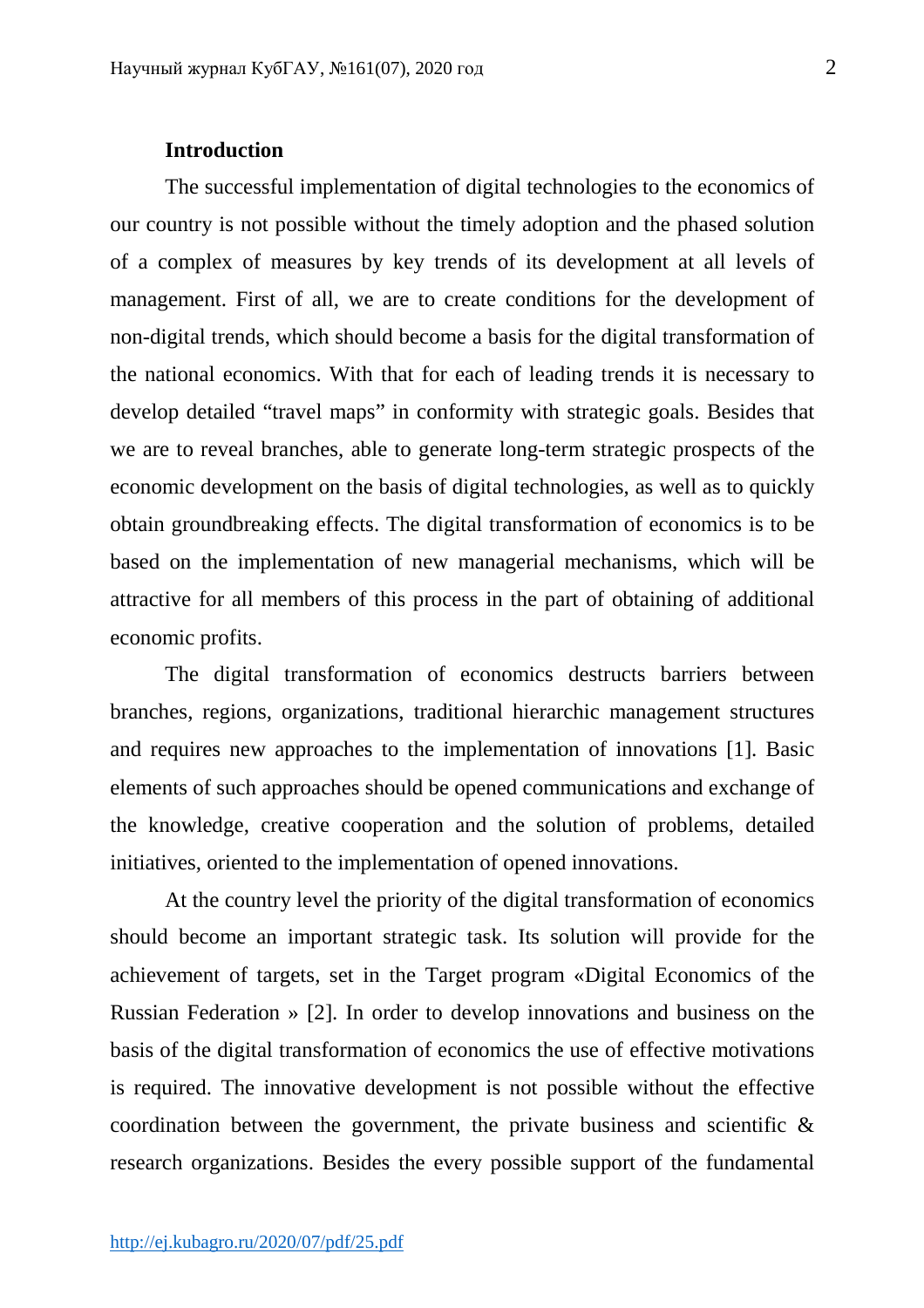scientific research and the world level R&D development in our country the state should properly foster the commercialization of R&D results. The private business should develop strategies for the market access and for the creation of new products of the digital economics, as the digital transformation of the industry can provide quickly enough to provide for the obtaining of the profit in all chains of the production & sales chain, while increasing the competitive ability of economic branches [3].

The important term of the reinforcement of bases of the digital economics should be the creation of the sustaining infrastructure, able to adequately react to the explosive growth of the digital development. With that it is necessary for such infrastructure to have strong ties for the reinforcement of the digital transformation both horizontally – by all branches of the industrial economics and of the service industry, - and vertically, at the national, regional and municipal management levels. The effective interaction between the government, the private business and scientific & research organizations serves as the basis for the technology breakthrough, which the Russian economics has to achieve.

The development of digital skills of the personnel of enterprises in scales of the whole country requires investments in education platforms for the preparation of new experts and the upgrading of the qualification of existing employees with the orientation to the education model and for the obtaining of the knowledge by the expert during his/her lifetime.

The implementation and the development of the digital economics actively contributes to the development of the competitive production, which implementation can bring sufficiently high dividends. Thereby nowadays it the digital transformation of economics becomes more important along with the well-managed goal-oriented policy of the establishment of the digital economics and of its successful implementation.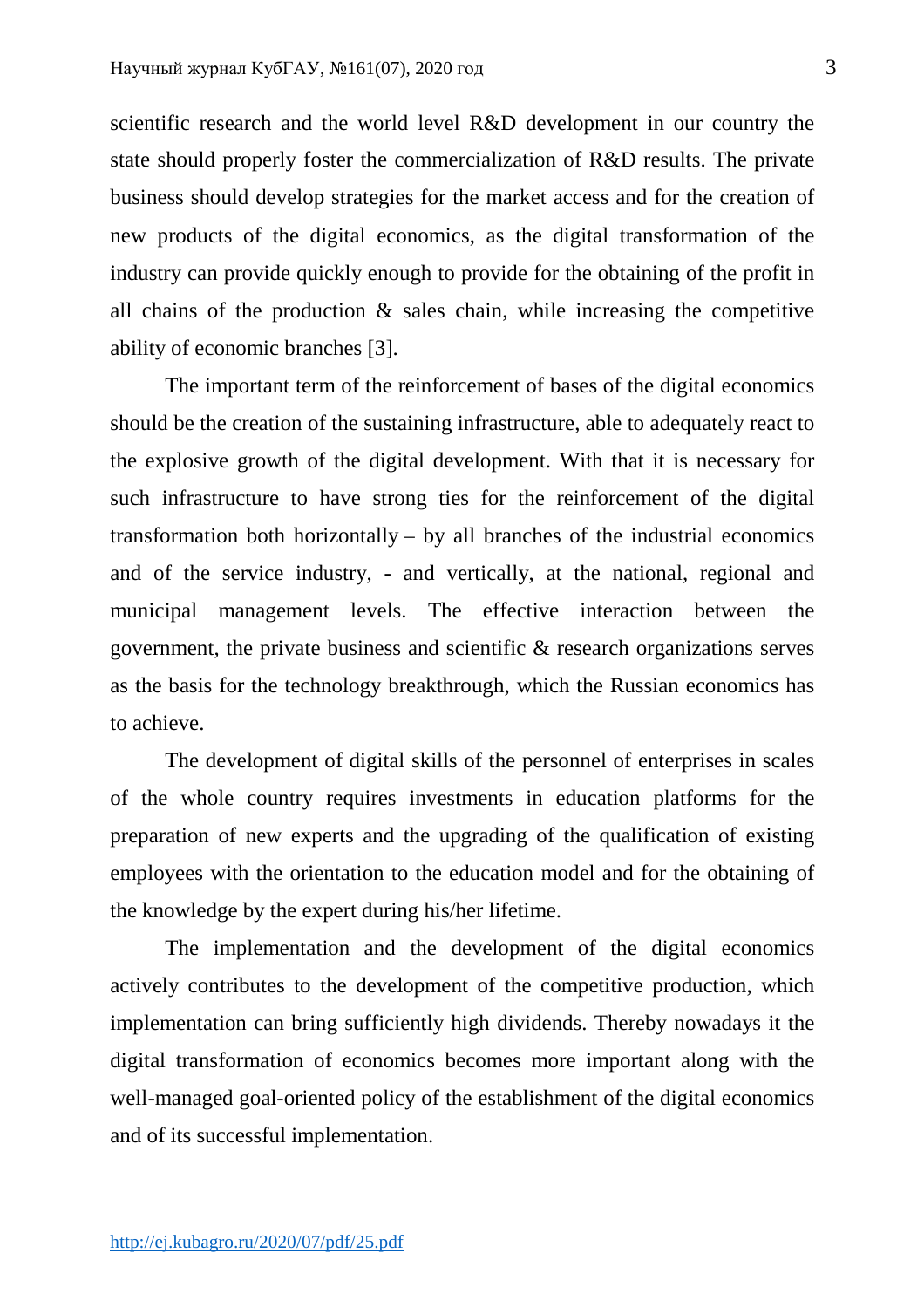## **Methods**

The generally recognized approach to the analysis of the current status of the development of the digital economics in different countries is DECA methodology, offered by the World bank in 2017 [4]. In respect to terms of the Russian economics has been modernized by employees of the Institute of the Information Society Development (IRIО) in 2018-2019 [5]. Inter alia, 15 trends were determined, allowing to evaluate the current level of the existence of favorable terms for the digitalization of the Russian economics. It comprised non-digital and digital trends of development of the Russian economics, trends of its digital sector development, trends of the digital transformation of the state (regional, municipal) authority, all forms of the business, services, provided to the population, as well as the evaluation of potential consequences of its influence on the social & economic development of the society (economic growth, occupation, quality of services, social welfare).

Was offered the 5 point score of this level evaluation, for which 1 score corresponds to the initial level, 2 scores – to the developing level, 3 scores – to the intermediate level, 4 scores – to the advanced level and 5 scores – to the high level of existing favorable conditions for the digitalization of the Russian economics.

The number of international experts included some World bank experts. The number of national experts comprised several experts from IRIO, G.V. Plekhanov REU, CEMI RAS, Federal Bureau of the Medical & Social Expertise, Financial University at the RF Government and other scientific & research organizations. Besides that, in order to obtain comparative evaluations of indices and its components for each trend were used international comparisons and the statistic data (if any).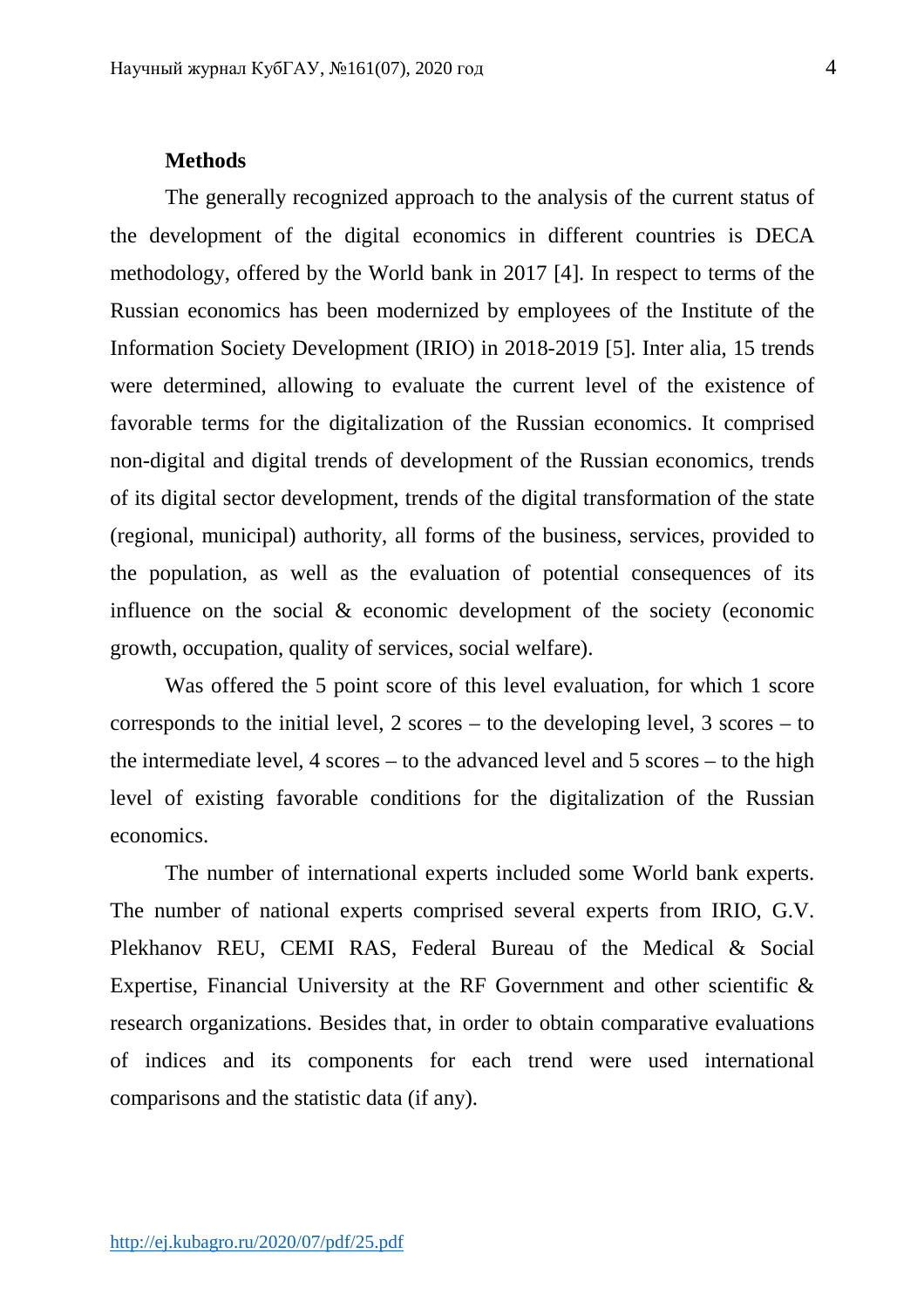### **Results and Discussion**

Let's carry out the short analysis of the development of basic methodological trends and assess its current level in terms of the Russian economics.

*1 Non-digital trends in methodology.* 

Basic non-digital trends of the methodology comprised following ones.

1.1. State policy and strategic planning, which digitalization level has been recognized as the average one.

The basic circumstance of such evaluation of this trend is that in the modern Russia there are a fair number of documents of different level, determining strategic prospects of both of the social & economic development of the country, as well as of its digital economics. Anyway, the most part of it is ineffectually coordinated with each other, does not fully correspond with basic provisions of the current law on the strategic planning, as well as uses best management practices. Target indices of these documents are not fitting together, its composition is heterogenous, it is not in-built in the consolidate system of efficiency indices, oriented to the achievement of the harmonious development of the digital economics.

1.2. Leadership and institutions, which digitalization level has also been recognized as the average one.

The presence of institutions, aiming to occupy leading positions in the development of the digital economics, in particular, is being systemically controlled by relevant state structures. In most national and target programs at the state level is planned the implementation of measures for the development and implementation of information technologies into main spheres of social and business activities. The circumstance confirms the presence of certain motivations for private business structures, oriented to the development of the digital economics. Anyway, motivations for the private business and population,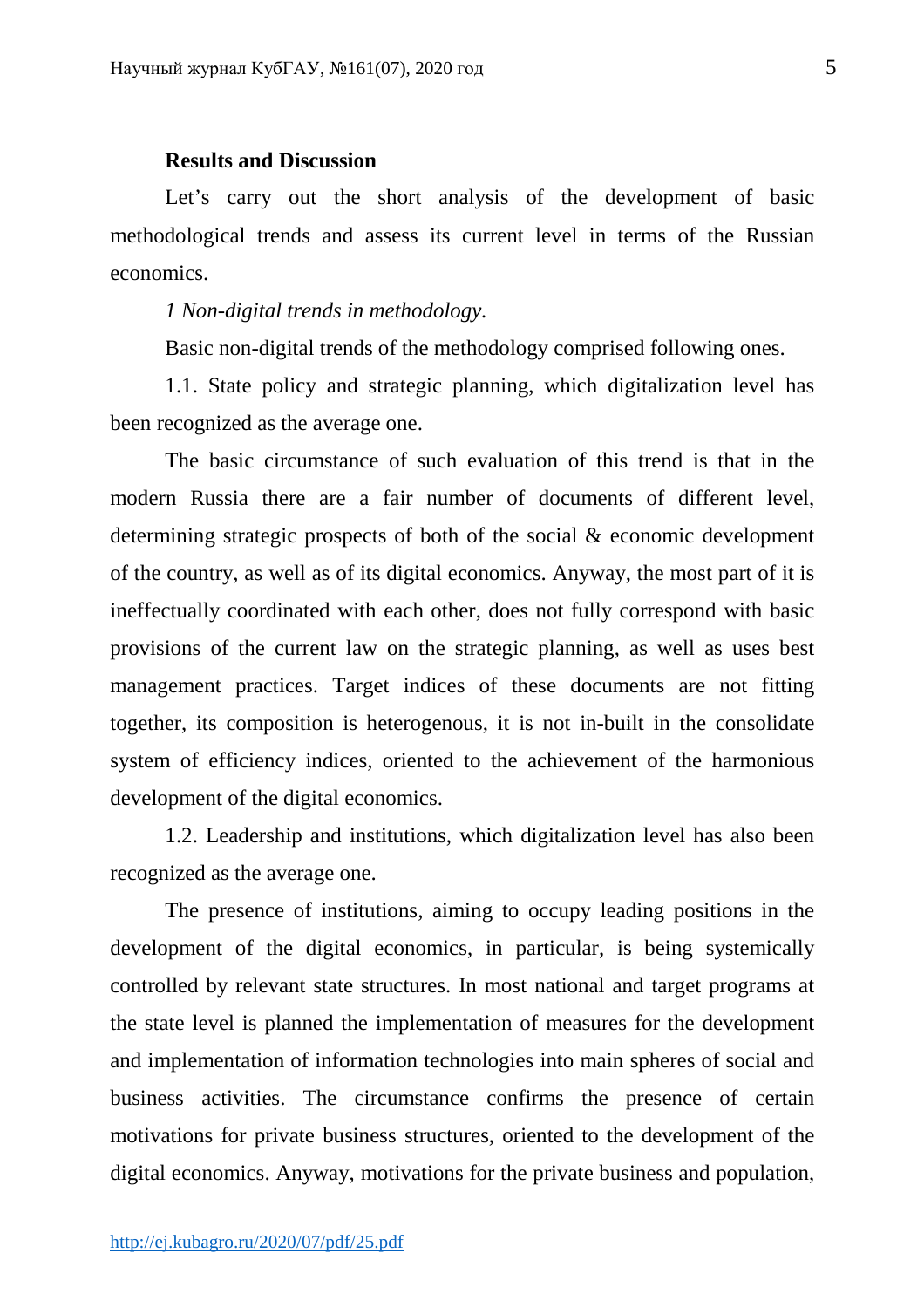adequate to the modern level of its development, are taken with the material delay.

1.3. The digitalization level of the legislative regulation and standardization also does not exceed the average one.

The transition to the market required not only the adoption of the relevant legislative basis for the functioning of economics in new conditions, but also the solution of many issues, referred to the regulation of relationships of economic entities in the process of its business activities. Starting from the year 2000 there was a systemic practice of the periodic actualization of the legislative basis, review and cancelation of the fully or partially obsolete norms and rules, as well as the adoption of new ones. Naturally, first of all, all attention has been concentrated on the bringing of the legislative basis in conformity with objective realities of business activities of organizations with different kinds of property. And only during last several years the point of influence of this work started to change its position for the actualization of current standards. Nowadays this trend has been recognized as one of most important in the part of development of the digital economics.

1.4. The human capital, which digitalization level has been recognized as advanced one (in distinction from first three trends).

This circumstance should not be considered as something unexpected or extraordinary, as for many years our country occupies high positions in different kinds of ratings by evaluations of the human capital development. All the time the human capital was considered as the most important competitive advantage of our country at the competitive level. Anyway, the educational system, which is nowadays been reformed, plays one of leading roles in the formation of the human capital. In this juncture it is not fully adopted to demands of the digital economics, the most part of educational programs and resources is not actualized for requirements of the digital economics. All this cannot provide for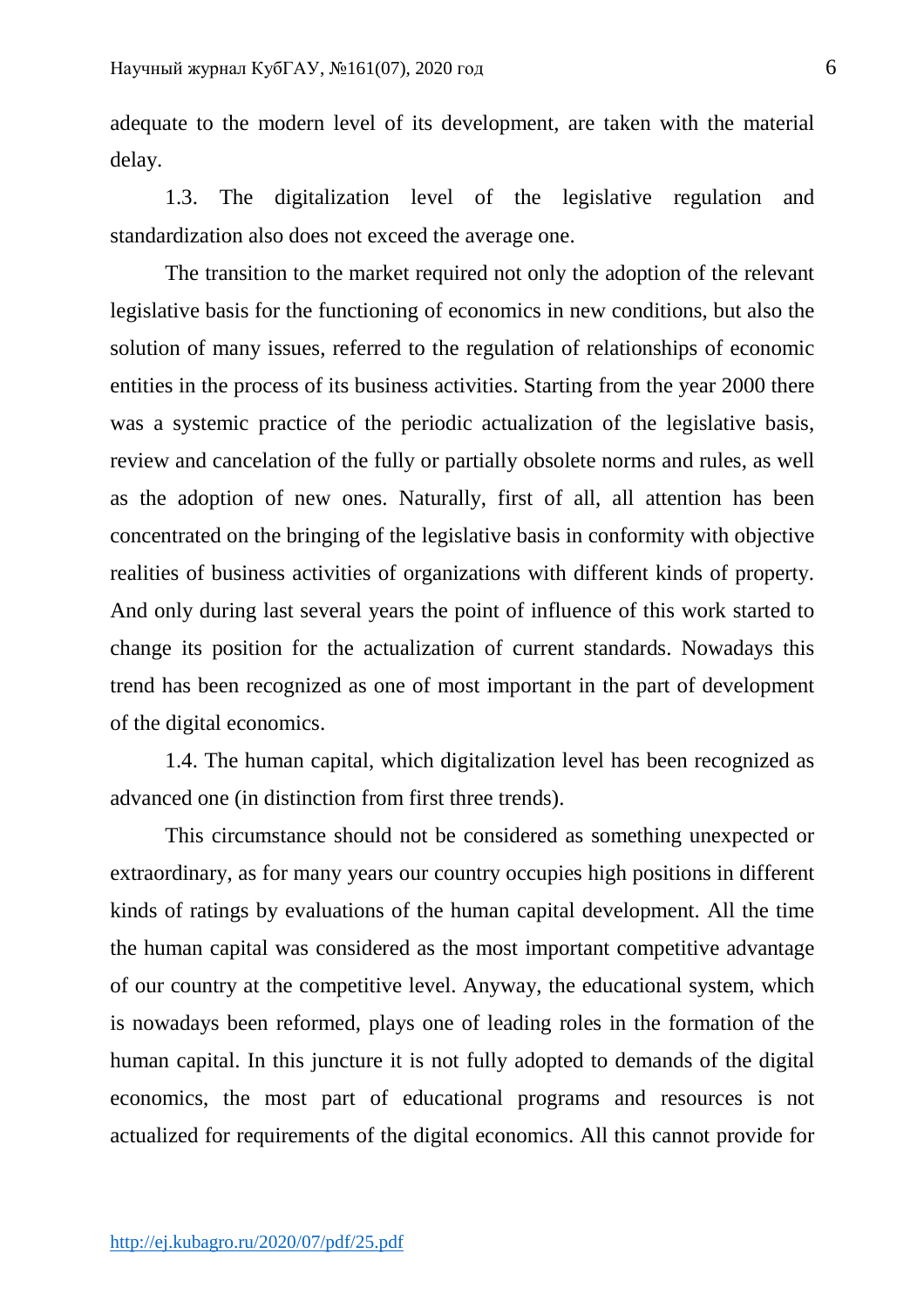the formation of required professional competences at future experts. As a result the country lacks qualified experts in digital economics.

1.5. The digitalization level of the R&D and innovative developments in the field of the development of the digital economics is considered as the average one.

As to this trend there is an obvious contradiction between the existing considerable scientific potential and the already functioning infrastructure of the innovative development of the country on the one hand and on the other hand – the level of the scientific research in the field of the digital economics, the interaction of private business structures with scientific and educational organizations, which still remains low.

1.6. The digitalization of the business environment in our country is at the average level.

The modern status of this trend in Russia is at the level, which is closer to the advanced one, as in the country there are created and secured such conditions, which can be easily used for its improvement. However, just in this trend there are stilled unsolved problems, referred to the insufficient protection of the intellectual property [6]. There should be added the lack of access to latest technologies because of sanction restrictions. Оbviously, the business environment condition should be expected only after its partial withdrawal.

1.7. The confidence to products and services of the digital economics, as well as the safety of the digital information are at the advanced level.

Mainly, it is referred to its active promotion and implementation in the field of the business, where such issues as safety and secure storage of the information are being actively developing. At the same time no state authority neither business structures are not involving the population in such processes. The initiative comes from the minor part of the active population, which has realized advantages of the digital economics. With that the most part of the population remains is untapped directly by digitalization processes. In this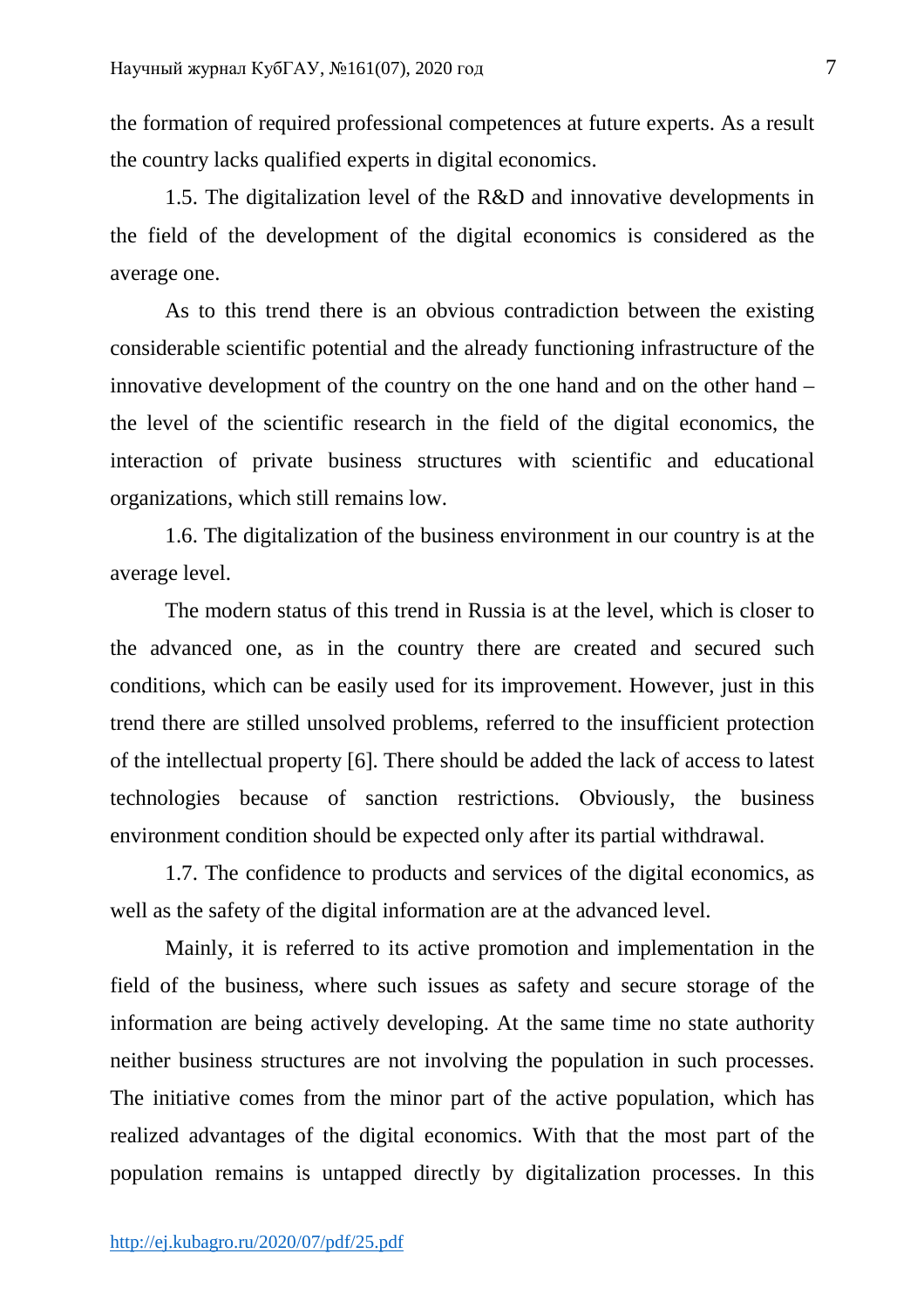juncture it harbors a certain mistrust to many important components of the digital economics [7].

*2 Digital trends of the development of the Russian economics are represented by such components.* 

2.1. The digital infrastructure, which general level is characterizes as advanced one.

Nowadays the digital infrastructure comprises the developed and competitive market of telecommunications, the mobile cellular communication has covered almost all population stratums, the contingent of the population, for which the price for the Broad Band WL also becomes available. Separately we should concentrate on the evaluation of the cybersecurity of state and business structures. While in many developed countries the mass media often displays messages, concerning hackers' attacks, in our country people are mostly talking about the degree of the digital information storage security and about the development of new means for the reinforcement of its protection.

Anyway, this trend still has got trouble spots, to which should be referred the weak development of the 4G cellular communication, data processing centers and of the national market of the data analysis.

2.2. Our country enjoys the persistent advanced level in digital platforms and services.

Nowadays in our country has been created a huge number of digital platforms and services, which are being widely used in all branches of economics (transport, logistics, tourism, construction, agriculture, electronic trading, healthcare, education, finances, insurance, culture, entertainment industry etc). Most of its carries out its activities not only in Russia, but also abroad, where it is in high demand [8].

In order to achieve the strong development level it is necessary to solve the problem of the development of national mobile ecosystems, attached to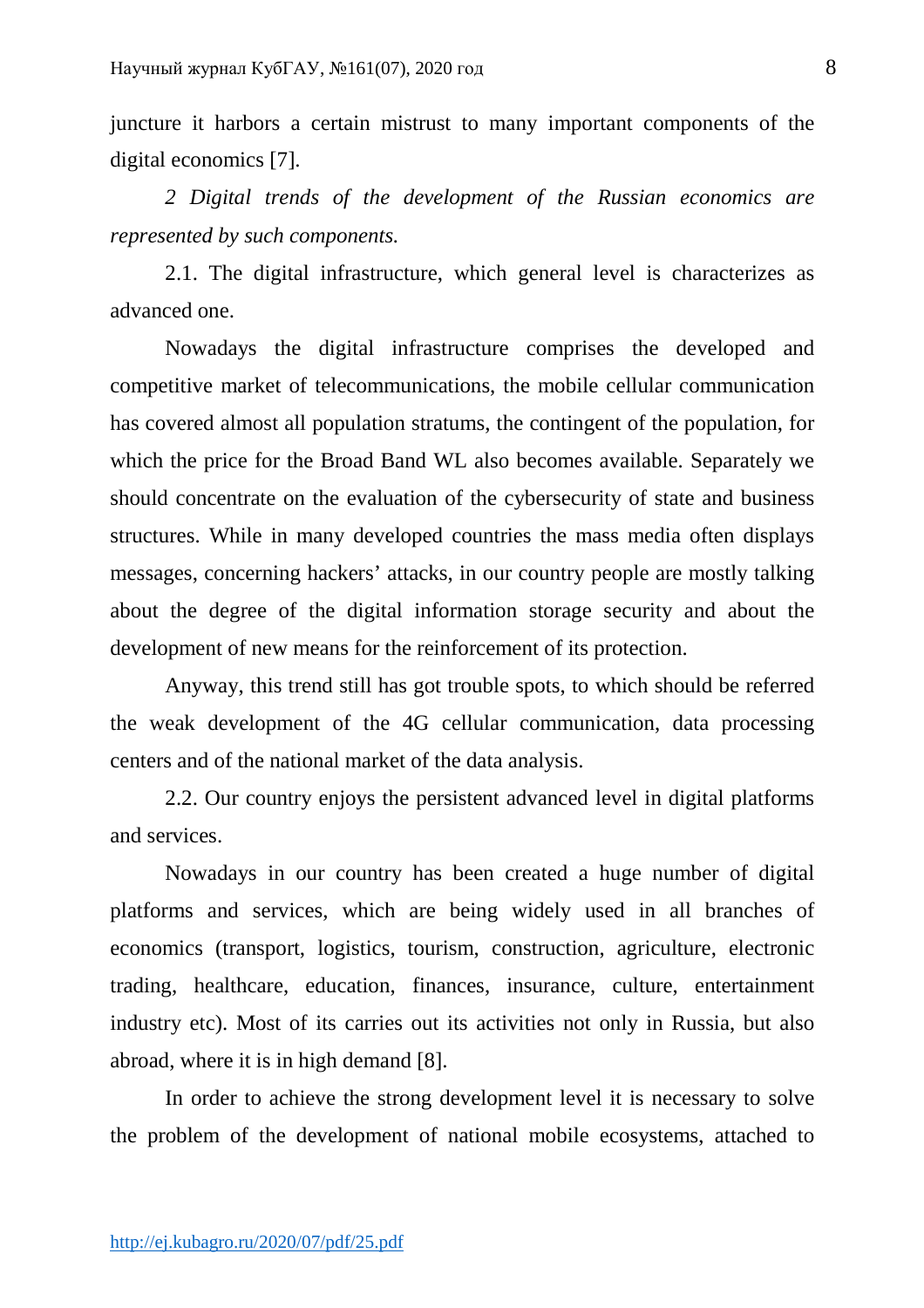mobile operational systems. Unfortunately, such industries are only appearing in the territory of Russia, what encourages a certain optimism.

2.3. The development of new digital technologies as awarded the average development level.

This trend is characterized by the still weak real need for new digital technologies of the analysis of the extensive data, of the artificial intellect, of the Internet of things, of additive technologies, of the robotics, blockchain etc. There are only few own Russian original developments, in this juncture foreign systems are mostly used. Anyway, national developments also step by step appear in the Russian market.

2.4. The development level of the digital sector of the Russian economics is determined as the average one in methodology. This sector has got the state support in the part of the development of programs and given indices. It produces about 3,5 % of the GDP of the country, and the share of occupied ones achieves 3,5 % from the total volume of the able-bodied population. With that resulting indices of the digital sector do not correspond with the world level. If the share of R&D expenses of Russia is inferior in comparison with EU countries, but not very obviously  $-1,2\%$  against 3%, accordingly. Then according to the export potential the development of the Russian digital sector cannot be compared with the equivalent sector, for example, the Indian one (7 bln USD in 2016 – Russia; 110 bln USD in 2015 – India) [3].

*3 The digital transformation of the state sector in the methodology is represented by following trends.* 

3.1. Digital government – general level – average.

The implementation of the Unified portal for state services, the growing number of its users and the growing number of state and municipal services, provided by the existing infrastructure of the electronic government is testimony of certain successes. Anyway, following steps are required to nail it down in the nearest future: to transform the architecture itself, to reengineer all processes, to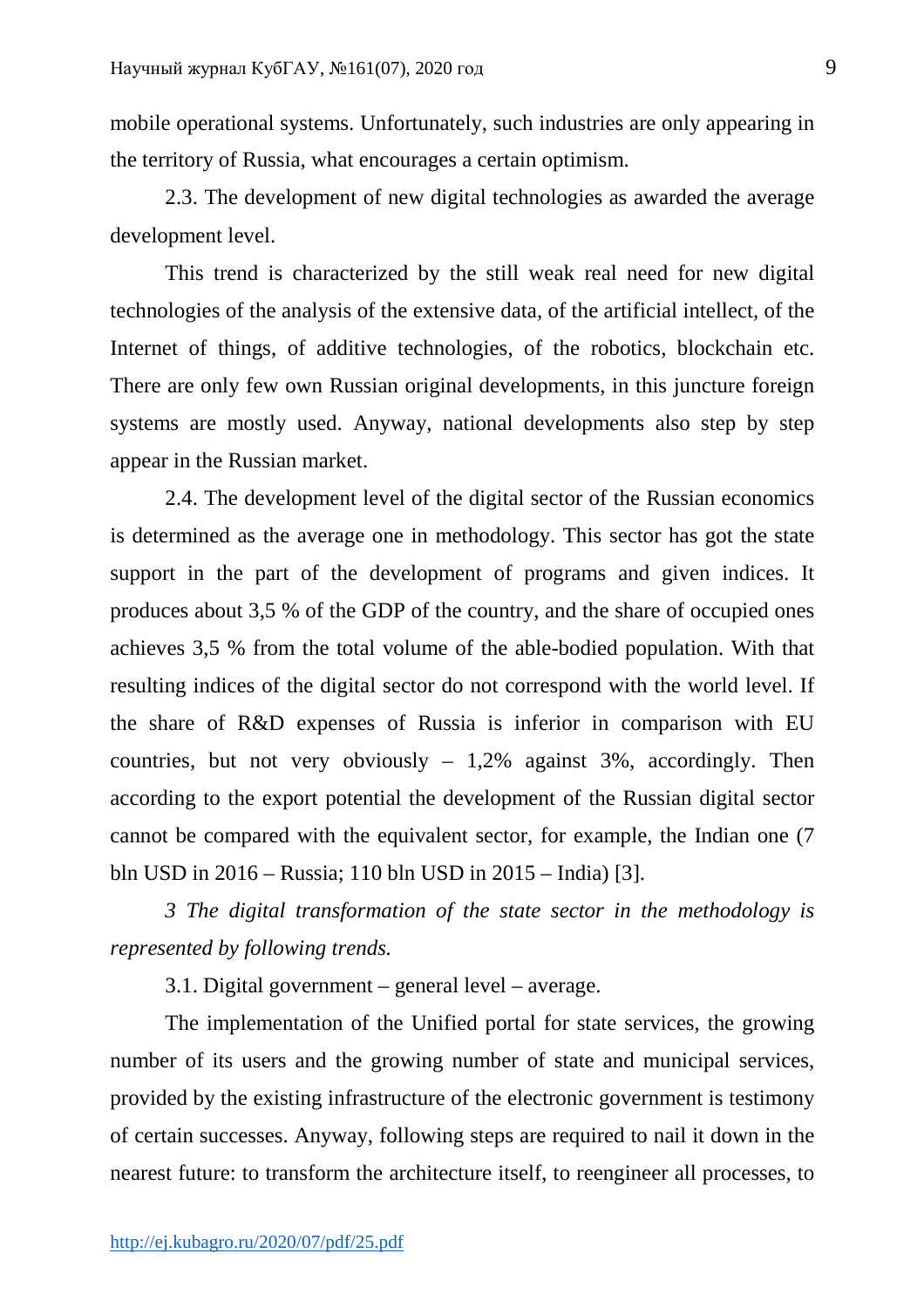upgrade national data bases, to provide the common use of digital services by local self-government authorities, to provide services of governmental digital platforms to citizens and business, to provide its interaction.

3.2. Digital healthcare – general level – developing.

As to the digitalization of the healthcare branch, it is difficult to agree with the expert due to following reasons:

- the initial stage of the informational support of this area is referred to 80- 90s of the past century, when there have been first attempts of the implementation of informational technologies;

- nowadays in this area has been created a powerful infrastructure and was started the transition to the electronic medical work flow on the basis of the formation of electronic medical records for all citizens of our country;

- results of the practical application of the digital telehealth are being implemented on a massive scale, for example, while fighting against the spreading of the COVID-19 pandemics;

- nowadays the general public has got the free access to the whole range of digital medical services;

- in our country in certain healthcare areas have been created and are successfully functioning digital platforms, which on the basis of methods of the processing of huge masses of information are being generating, consolidating and spreading the actual data in different regions and clinics;

- some digital platforms are in high demand abroad, as it consolidate most advanced developments in most problematic fields of medicine, performed by Russian scientists at the premium level.

As an example we can give the actively functioning bio information digital platform, developed by Onco Genotest LLC for the comprehensive individualized approach to the treatment of oncologic patients. Its main purpose is the joint processing and interpretation of the clinical data, as well as of results of molecular & genetic analyses for the selection of the individual therapy. This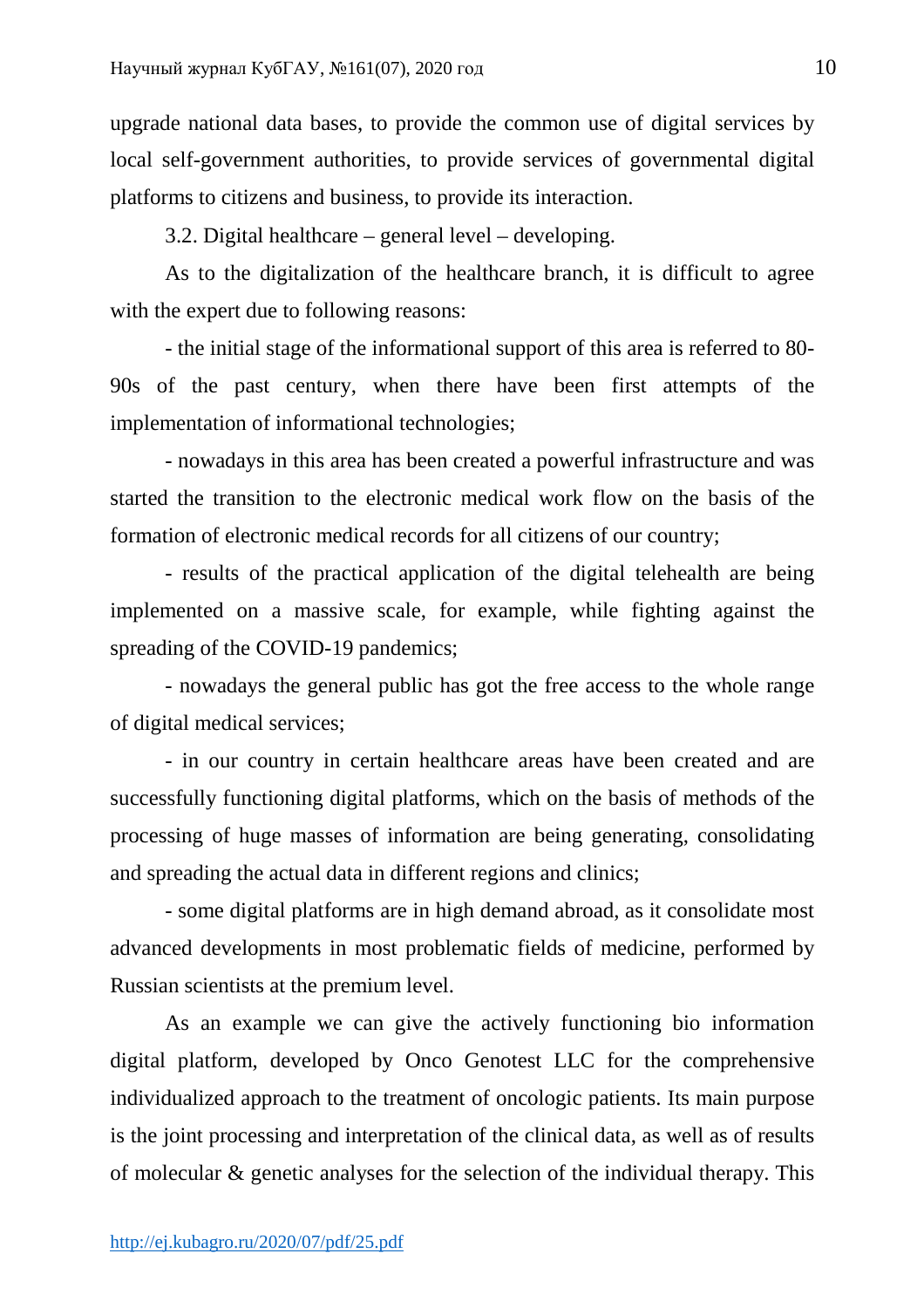platform is a universal instrument for the obtaining of more precise diagnoses of patients for oncologists [9, 10].

Problems and shortages are still here, but nowadays it is easy to see and there are clear ways for its solution. First of all should be highlighted the need for the transformation of the architecture of the Consolidate state information system in the field of healthcare in order to expand the spectrum of use by all layers of the population of digital services for the provision of medical services.

3.3. Digital education – general level – average.

The education area in our country is still digitalized slowly, with an eye on the development of the legal framework and of the scientific & methodic bases and of the generation of educational standards, provided peculiarities of the digital economics. At the same time it should be noticed, that modern educational information & digital technologies have already penetrated in many educational establishments of all levels, starting from the elementary school and ending by the higher professional education. This is actively promoted by the infrastructure, necessary for the full-scale implementation of the digital education. The spectacular example in the development of this trend has been obtained quite recently, during the fighting against COVID-19 pandemics, when almost the whole education has passed to the remote digital access mode and has supported it rather successfully for more than two months. The basic problem of the accelerated digitalization of this trend is that pedagogues and administrators are not being prepared quickly enough for the new digital mode in the educational mode, as well as for the creation of digital educational resources of programs.

3.4. Digital culture – general level – average.

In the field of the development of the digital culture in our country at the state level were undertaken several constitutional documents, stimulating the digitalization of the cultural heritage. Мany cultural establishments actively implement digitalization programs, were developed basic registries and formats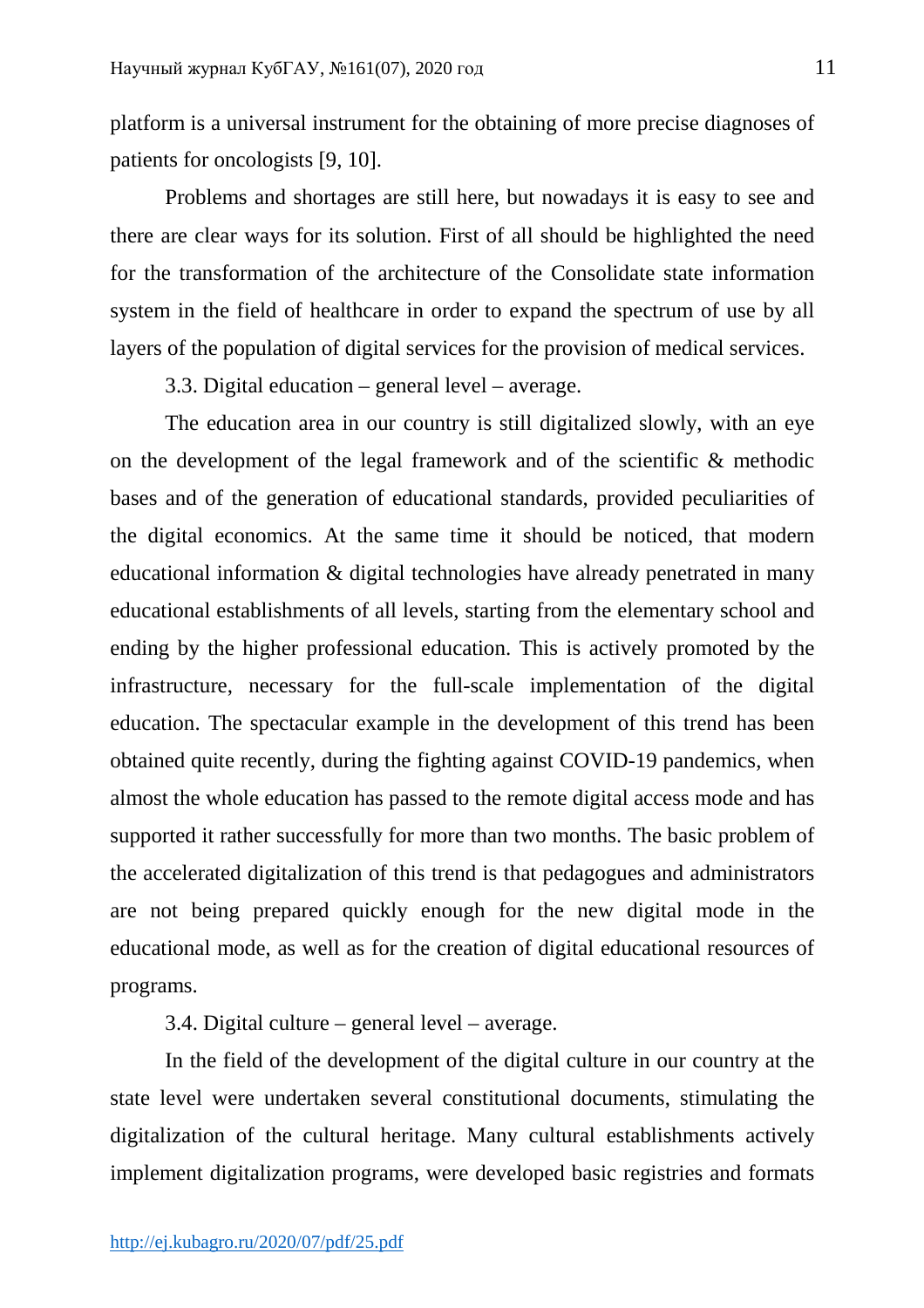for the expansion of its interaction with the society by the digitalization. But this trend has also got a range of unsolved problems, referred to the limited availability of certain digitalized works for users of the Internet and of social networks. The creation of digital platforms in different cultural areas is still not developed enough. The conflict between right holders and IT-industry structures, using their works, has not been solved at the legislative level.

Notwithstanding most serious transformations in the field of the business digitalization, its general level is still evaluated as the average one, as:

- the program of the achievement of strategic goals of the digital transformation of the business has not been developed;

- both the state and tax regulation considerably restrict the creation of favorable conditions for the digitalization of the private business;

- there is no substantiated approach to the development of the human capital in this area;

- there are serious problems with general standards of the data integration and with the support of the timeliness of data bases in different branches of economics.

The development of the business digitalization is considerably slowed down by the absence of the national scientific stock, digital programs for the preparation of qualified experts and sanction restrictions of the interaction with the world scientific society.

As a positive factor can be highlighted the active automation of many spheres of production and managerial activities almost at all enterprises of different economic branches. Here we can give the example of Econiva agrarian holding, which since July 2020 has started the implementation of the system for the autonomous management of the agricultural technique, developed by Cognitive Pilot. Cognitive Agro Pilot automated complex represents the automatic driving, installation and adjustment system, which technical and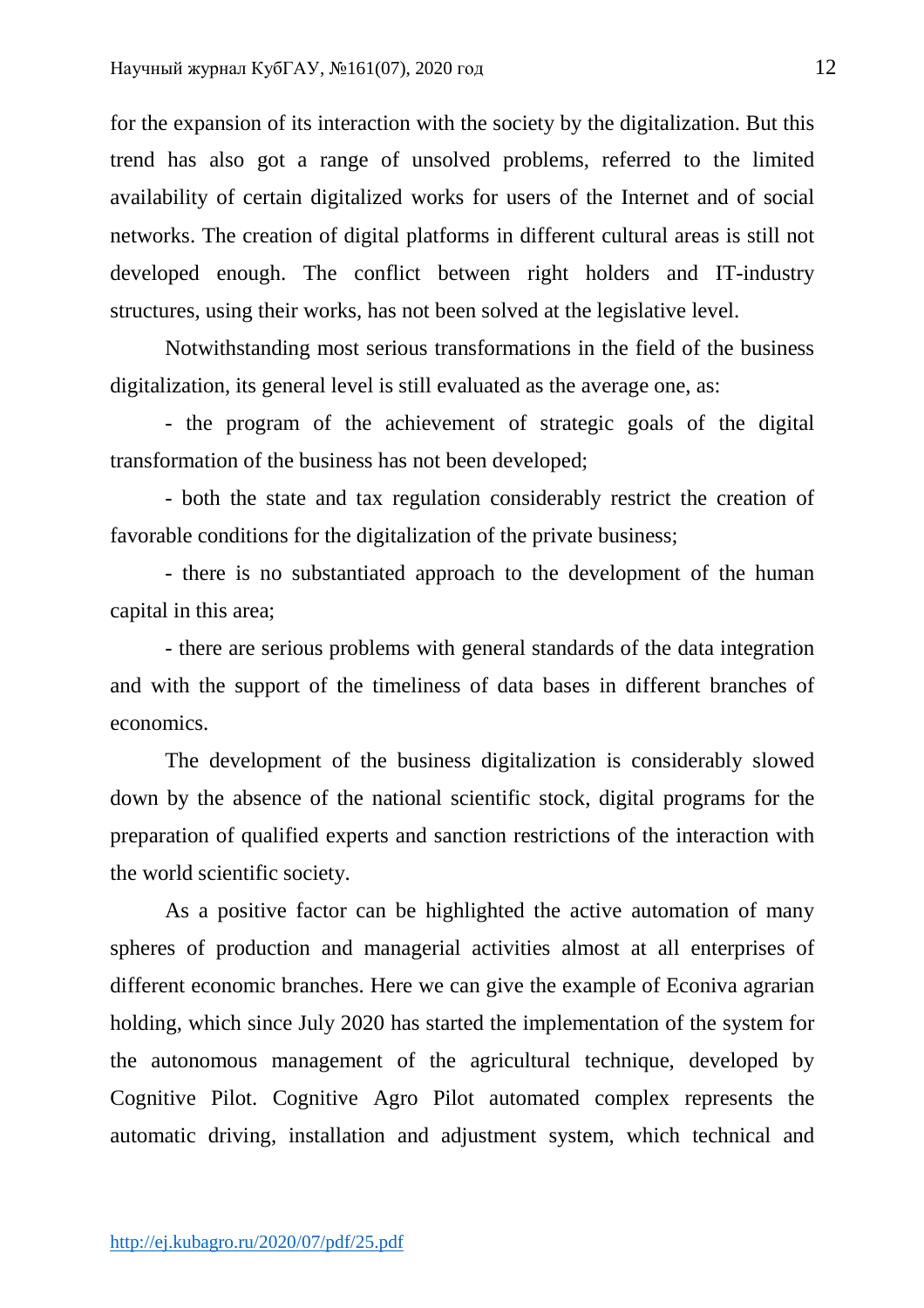engineering maintenance will be performed by Cognitive Pilot experts. Works will be held in 35 regions of the RF, more than in 10 climatic areas [11].

Besides that the electronic commerce market is being actively growing, where as a growth driver is acting the internet trading development. Partially it was contributed by the transfer of many trading operations to the remote digital access mode through Internet shops and the home delivery system, which has been used rather successfully in the period of fighting against COVID-19 pandemics.

Major changes have taken place in the digitalization of all layers of the population, which step by step gets used to the use of products and services of the digital economics. The general level of this trend development can be evaluated as the average one, as:

- in large cities and socially important branches the population joins the digital economics, mainly due to the intensive development of the infrastructure and of various informational applications;

- gender differences almost do not show on the use of the Internet;
- the confidence to the digital government is growing step by step;
- the number of holders of plastic cards is on the rise;
- more and more people of the country choose online purchases.

With that this trend has got enough problems, which, if not solved, will hold the development of the digitalization of our country. To such problems are referred: the considerable arrearage of countrymen as to the access to digital technologies; as to its access to the Internet and to its use Russia is also behind world leaders, though values of the Internet use exceed almost all European countries.

While consolidating the short analysis of the digitalization of the Russian economics, the level of potential social & economic economic effects can be evaluated as the average one. Our country has got a considerable potential for the economic growth and the increase of the quality of services at the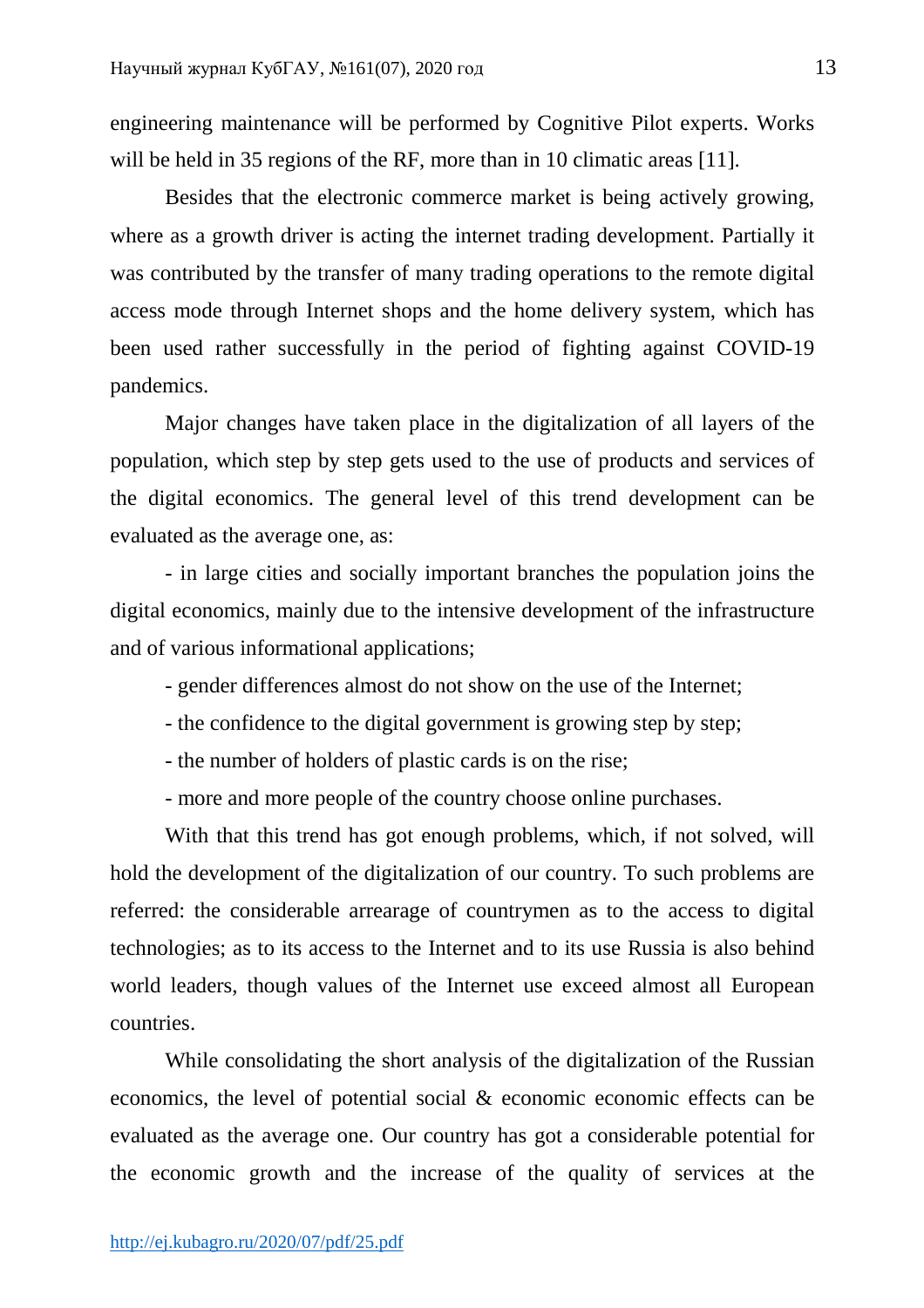digitalization level. But its implementation is going slowly due to the restricted set of digital services and its use by different layers of the population. Besides that volumes of investments in digital technologies are still not sufficient, there are lacks in the standard provision, there are no favorable conditions for the business climate development.

# **Conclusion**

For the purpose of the effective implementation of the Target program «Digital Economics of the Russian Federation» we will have to cure existing inequalities in the development of regions and municipalities. This problem can be solved by the provision less developed regions with wider opportunities to use digital technologies in different fields of it social & economic activities. Besides that it is necessary to stimulate the demand for innovations from the part of large scale state corporations, to provide the preparation of qualified experts with different digital skills, to form innovative clusters in regions, to develop adequate mechanisms for the financing of digital transformations.

In order to develop the interest of the internal market in results of the digital transformation of economics at large scale industrial enterprises and in state corporations it is necessary to provide the increase of the demand for the development and implementation of digital technologies. Should be developed certain measures for the improvement of the business climate, to provide the stimulation of innovations at the level of regions. Measures, enhancing the confidence of all population stratums for products and technologies of the digital economics and its use in the daily life will be of great importance. It is necessary to accelerate the development of the digital infrastructure in remote and agricultural districts and provide its population with all conditions for the use of all preferences of digital products, services and technologies.

As to used evaluative dimensions the comprehensive DECA method can be scaled rather simply not only for the whole Russian economics, but also for economics of federal entities, as well as for separate branches and regions.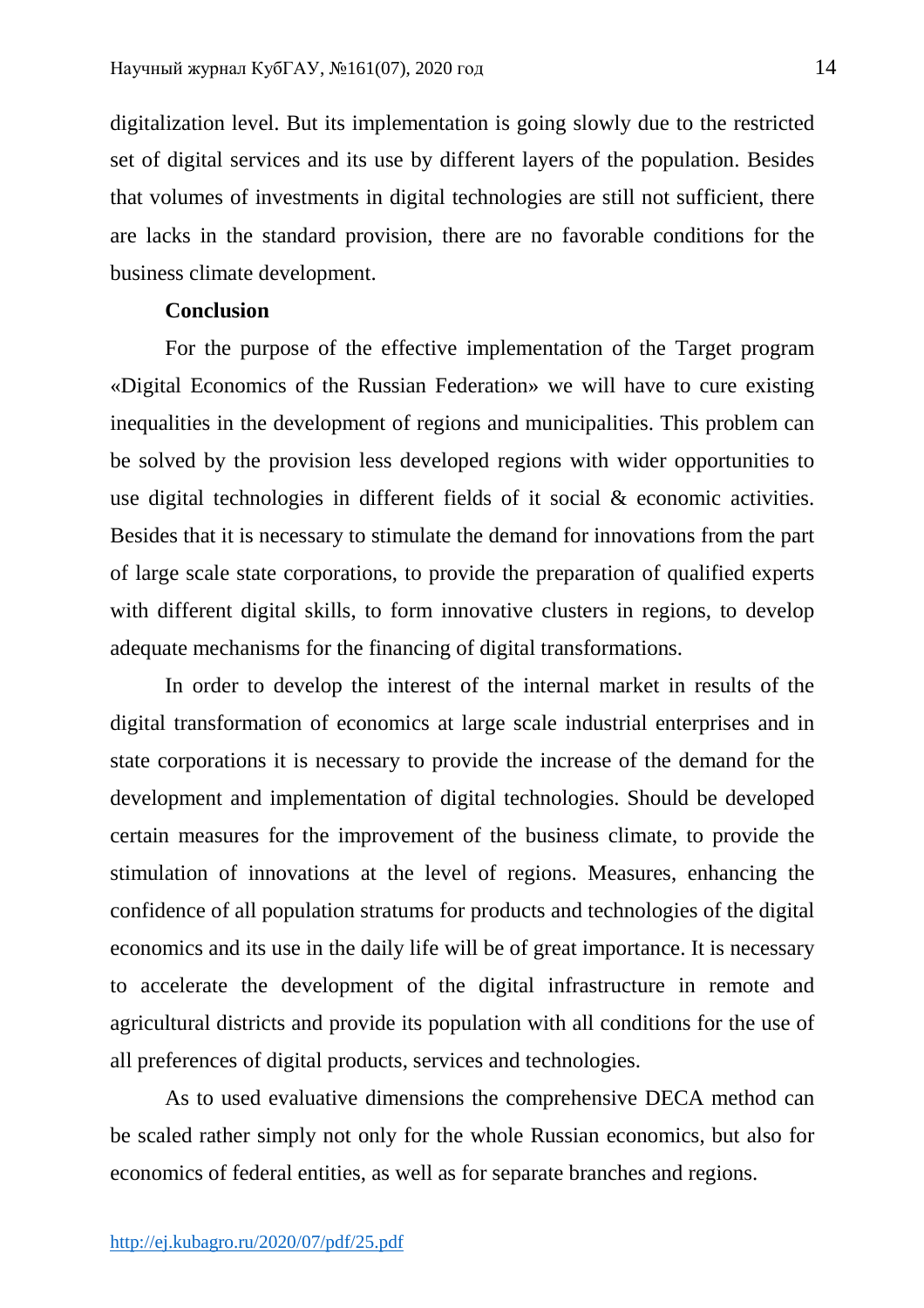For Russia it will be possibly to carry out the technology breakthrough, to join the group of countries, leading in the development of the digital economics, and to obtain in future stable economic and social dividends only with the permanent orientation of the country establishment to the digital transformation in key branches of economics and to the achievement of tangible results in these trends.

# **Список литературы**

1. Аналитический обзор изменений в цифровой экономике Российской Федерации в 2018-2019 годах. URL - https://digest.dataeconomy.ru/annual-report-2019\_tech (дата обращения 10.09.2020).

2. Целевая программа «Цифровая экономика Российской Федерации». Утверждена Постановлением Правительства РФ от 28.07.2017 №1632-р.

3. Доклад о развитии цифровой экономики в России. Конкуренция в цифровую эпоху: стратегические вызовы для России. 29.05.2019. URL - https://roscongress.org/ materials/doklad-o-razvitii-tsifrovoy-ekonomiki-v-rossii-konkurentsiya-v-tsifrovuyu-epokhustrategicheskie-vyz/ (дата обращения 02.09.2020).

4. Digital Economy Country Assessment (DECA). The World Bank in collaboration with IIS, 2017.

5. Хохлов Ю.Е. Анализ текущего состояния развития цифровой экономики в России. Институт развития информационного общества. Аналитический доклад 28.10. 2019. URL - http://DECA.iis.ru (дата обращения 02.09.2020).

6. Хрусталев Е.Ю., Славянов А.С. Особенности применения зарубежного опыта защиты интеллектуальной собственности при формировании национальной инновационной стратегии // Экономический анализ: теория и практика, 2017, Том 16, № 4, С. 665-676, DOI: 10.24891/ea.16.4.665.

7. Волкова А.Д., Костина Т.А., Ларин С.Н., Ноакк Н.В., Ларина Т.С. Эмпирическое исследование социальных представлений и уровня доверия пользователей к продуктам цифровой экономики на групповом уровне // Международный евразийский журнал, 2019, №5(62). Часть 6. С.53-59. DOI:10.31618/ ESU.2413-9335.2019.6.62.132.

8. Цифровые платформы. Подходы к определению и типизации. Ростелеком [Электронный ресурс]. URL - https://files.data-economy.ru/digital\_ platforms.pdf. (дата обращения 02.09.2020).

9. Официальный сайт компании ООО «Онко Генотест». URL - **Ошибка! Недопустимый объект гиперссылки.** (дата обращения 04.09.2020).

10. Костина Т.А., Ноакк Н.В., Ларин С.Н., Соколов Н.А., Пятницкий М.А. Цифровизация в здравоохранении на примере выбора лечения для онкобольных // Журнал «Modern Economy Success», 2020, №2. С. 151-159.

11. Агрохолдинг «Эконива» начинает оснащать 10 тыс. комбайнов автопилотом. URL - http://www.tadviser.ru/index.php/Проект:ЭкоНива\_(Cognitive\_Agro\_Pilot\_Система автоматического вождения) (дата обращения 04.09.2020).